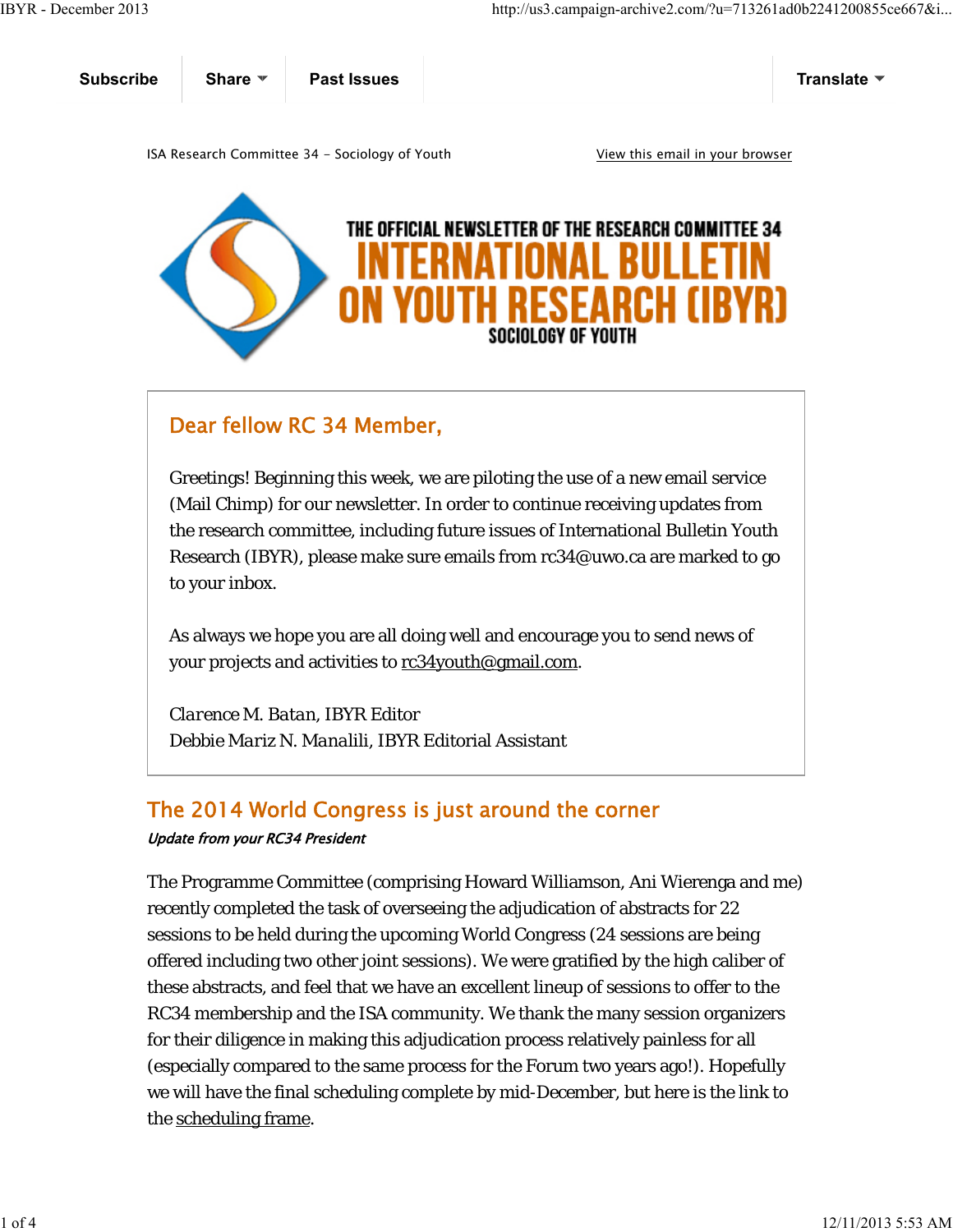**Subscribe Share Past Issues Translate**

## **Dates to remember:**

It is extremely important that each individual member learns about and abides by the deadlines leading up to the WC, especially paying registration on time (**April 1, 2014**) if they are playing any role in the conference as a presenter or chair. You can register through this link while various rules and deadlines set by the ISA are found on this page.

*Grants:* A limited number of travel grants will be available, and you must apply by **January 31, 2014**. Applications should be sent to me following the ISA guidelines.

*Young Scholar(s) Award:* The third worldwide competition for junior scholar(s) engaged in youth research. The winner will be invited to participate in the World Congress. The winner's paper will be considered for presentation in RC34's presidential session and for publication, subject to editorial decision and revision, in a publication of the RC34. Closing date for submissions is **January 30, 2013.** An electronic copy of the paper should be sent to the Prof. Sharlene Swartz and copied to the Organizational Secretary Prof. Howard Williamson. Further details are available on our RC 34 website.

The ISA has updated our programme on their website. I will keep everyone posted concerning developments via the RC34 mailing list, so make sure that I have your current email address. Also, a limited amount of practical information is available over the <u>WC webpage</u>.

I look forward to seeing you all in Yokohama in 2014.

Sincerely, James Côté *RC 34 President, 2010-2014*





For more information about the upcoming ISA World Congress of Sociology, please visit http://www.isa-sociology.org/congress2014/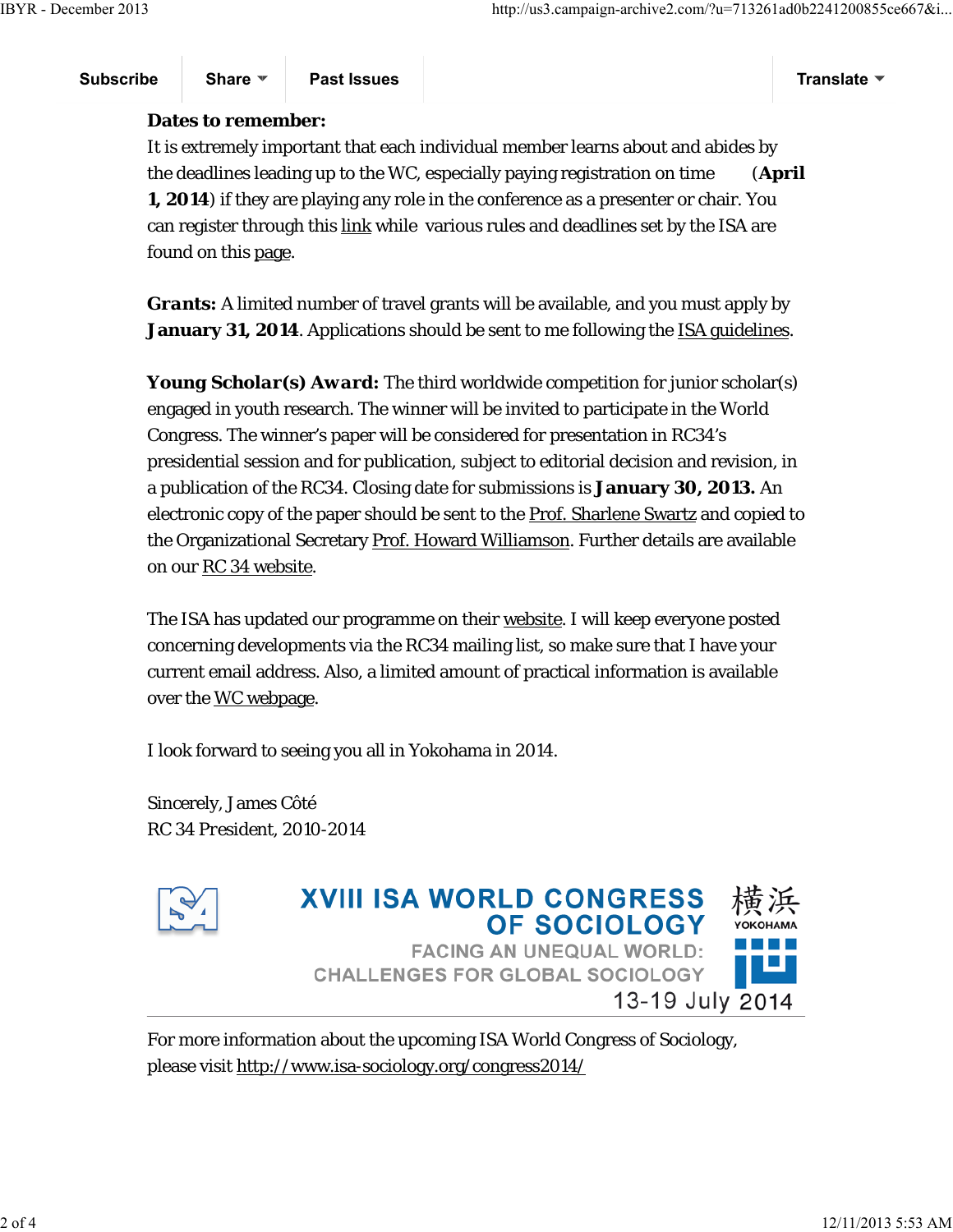

**Emerging Concepts in the Sociology of Youth** *TASA Youth Symposium and Conference 2013*

The Australian Sociological Association (TASA) Youth Thematic Group has had a very active and productive couple of weeks, beginning with the Youth Symposium on the 22nd of November at the University of Melbourne, and continuing the following week at the annual TASA conference at Monash University.

The theme of the Symposium was 'Emerging Concepts in the Sociology of Youth', and was designed to promote collaboration and discussion between scholars in the sociology of youth who are working between some the dominant 'transitions' and 'cultures' approaches. Drawn from submissions to the Newsletter earlier in the year, the Symposium was organised around four key areas: continuity and change; consumption, creativity, identity; the body and embodiment; and space and place. Click here for full article



Congratulations to our own **Carmen Leccardi** on her recent election to the position of President of the European Sociological Association, to serve from 2013 to 2015. Carmen has been a stalwart RC34 member for years and has played important roles in the past for RC34, including Vice-President for Europe.